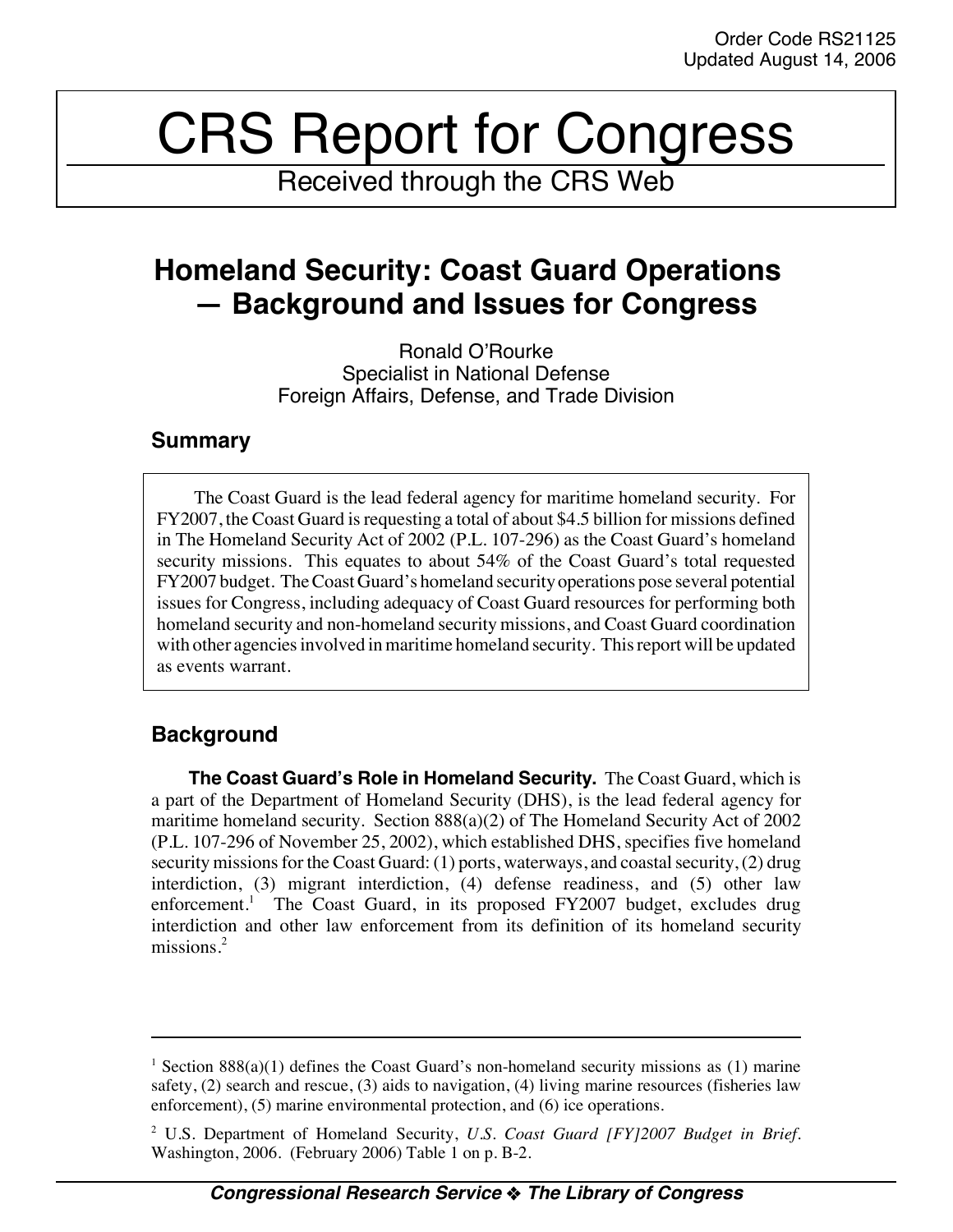Under the Ports and Waterways Safety Act of 1972 (P.L. 92-340) and the Maritime Transportation Security Act (MTSA) of 2002 (P.L. 107-295 of November 25, 2002), the Coast Guard has responsibility to protect vessels and harbors from subversive acts.<sup>3</sup> With regard to port security, the Coast Guard is responsible for evaluating, boarding, and inspecting commercial ships approaching U.S. waters, countering terrorist threats in U.S. ports, and helping protect U.S. Navy ships in U.S. ports. A Coast Guard officer in each port area is the Captain of the Port (COTP), who is the lead federal official for security and safety of vessels and waterways in that area.

**Homeland Security Missions In The Coast Guard Budget. Table 1** below shows FY2005-FY2007 funding for the Coast Guard's homeland security and nonhomeland security missions.

### **Table 1. FY2005-FY2007 Funding For Homeland Security Missions** (FY2005 actual, FY2006 enacted, FY2007 requested; homeland security missions as defined in Section 888(a)(2) of Homeland Security Act of 2002 [P.L. 107-296])

|                                                                   | PWCS <sup>a</sup> | <b>Drug</b><br>interdiction <sup>b</sup> | <b>Migrant</b><br>interdiction | <b>Defense</b><br>readiness | <b>Other law</b><br>enforcement <sup>b</sup> | <b>Total</b> |
|-------------------------------------------------------------------|-------------------|------------------------------------------|--------------------------------|-----------------------------|----------------------------------------------|--------------|
| Funding amounts (millions of dollars, rounded to nearest million) |                   |                                          |                                |                             |                                              |              |
| <b>FY05</b>                                                       | 1,625             | 1,017                                    | 549                            | 613                         | 95                                           | 3,899        |
| <b>FY06</b>                                                       | 1,735             | 1,211                                    | 462                            | 616                         | 144                                          | 4,168        |
| <b>FY07</b>                                                       | 2,035             | 1,239                                    | 487                            | 603                         | 153                                          | 4,516        |
| <b>Percent of total Coast Guard budget</b>                        |                   |                                          |                                |                             |                                              |              |
| <b>FY05</b>                                                       | 21.0              | 13.2                                     | 7.1                            | 7.9                         | 1.2                                          | 50.4         |
| <b>FY06</b>                                                       | 20.9              | 14.6                                     | 5.6                            | 7.4                         | 1.7                                          | 50.2         |
| <b>FY07</b>                                                       | 24.2              | 14.7                                     | 5.8                            | 7.2                         | 1.8                                          | 53.6         |

**Source:** Prepared by CRS using data from U.S. Department of Homeland Security, *U.S. Coast Guard [FY]2007 Budget in Brief*. Washington, 2006. (February 2006) Table 1 on p. B-2. Figures may not add due to rounding.

a. Ports, waterways, and coastal security

b. The Coast Guard, in its proposed FY2007 budget, excludes drug interdiction and other law enforcement from its definition of its homeland security missions.

## **Issues for Congress**

Potential issues for Congress concerning the Coast Guard's homeland security operations include, among others, the following:

- the sufficiency of Coast Guard funding, assets, and personnel levels for performing both homeland and non-homeland security missions;
- the division of the Coast Guard's budget between homeland security and non-homeland security missions;
- whether the Coast Guard is achieving sufficient interoperability and coordination with other DHS, federal, state, and local authorities

<sup>3</sup> For more on port security, see CRS Report RL31733, *Port and Maritime Security: Background and Issues for Congress*, by John F. Frittelli.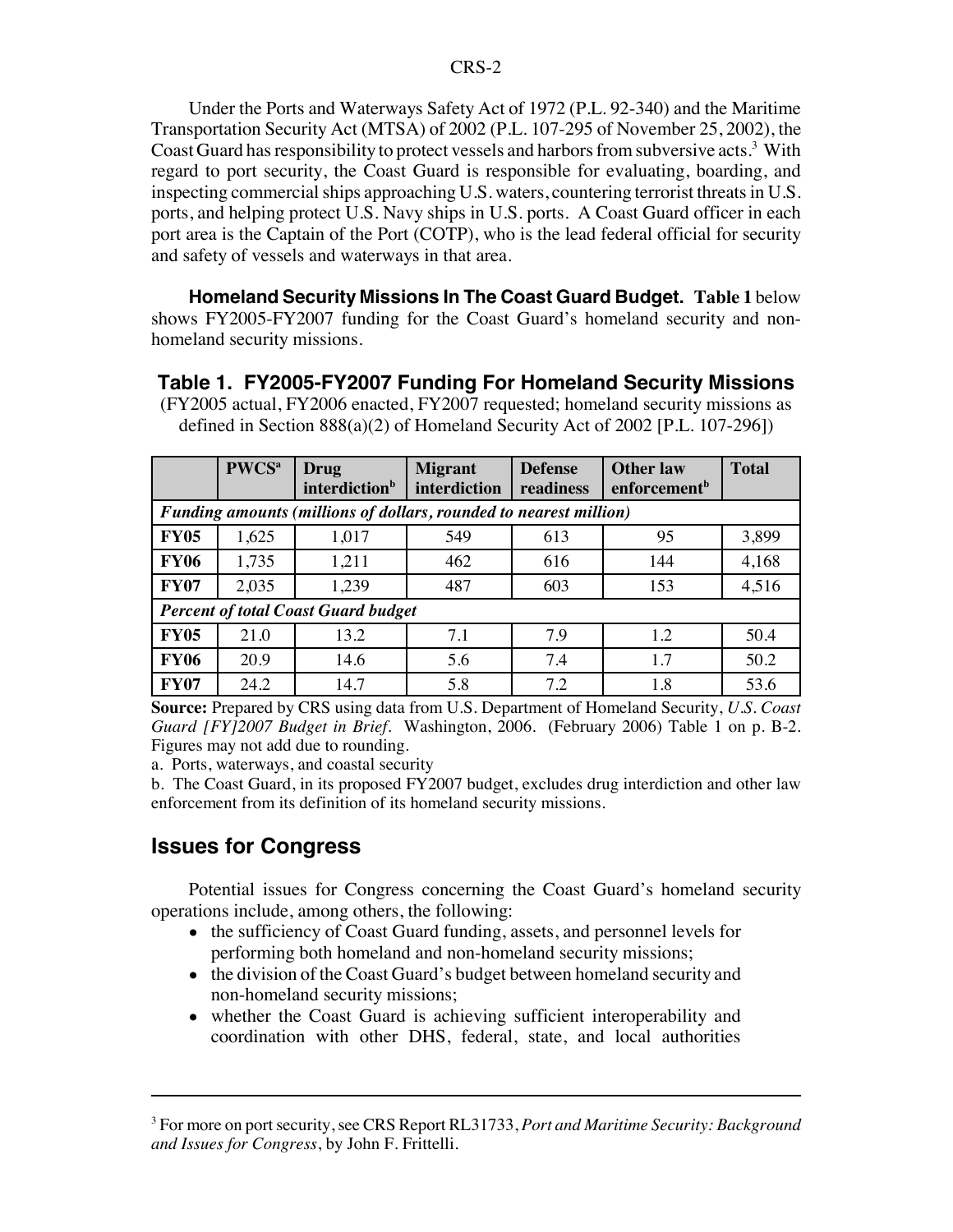involved in the maritime aspects of homeland security, including coordination of operations and coordination and sharing of intelligence;

- monitoring compliance with the facility and vessel security plans that the Coast Guard has reviewed and approved;
- how the Coast guard assesses security risks to various ports and prioritizes these risks for allocating port-security funding;
- completing foreign port security assessments;
- implementing a long-range vessel-tracking system required by MTSA;
- implementing AIS;
- inland waterway security; and
- response plans for maritime security incidents.

A July 2006 report from the DHS Inspector General on Coast Guard mission performance in FY2005 stated:

Since FY 2001, more [Coast Guard] resource hours have been dedicated to homeland security missions than for non-homeland security missions. However, after an initial drop in FY 2002, non-homeland security resource hours have increased every period, and have now returned to within 3% of baseline levels....

The Coast Guard has been more successful in meeting goals for its traditional nonhomeland security missions, meeting 22 of 28 goals (79%) where measurable goals and results existed, but still leaving room for improved performance. Not including the Ports, Waterways, and Coastal Security mission, by far the largest user of resource hours of any Coast Guard mission, the Coast Guard achieved only 26% of its homeland security goals (5 of 19)....

Growth in total resource hours has leveled off. Since resource hours are based on the limited and finite number of available assets, the Coast Guard will be unable to increase total resource hours without the acquisition of additional aircraft, cutters, and boats. Consequently, the Coast Guard has a limited ability to respond to an extended crisis, and therefore must divert resources normally dedicated to other missions. To improve performance within their overall constraints, the Coast Guard must ensure that a comprehensive and fully defined performance management system is implemented, and that experienced and trained personnel are available to satisfy increased workload demands.<sup>4</sup>

In March 2005, the Government Accountability Office (GAO) testified that:

The Maritime Transportation Security Act of 2002 charged the Coast Guard with many maritime homeland security responsibilities, such as assessing port vulnerabilities and ensuring that vessels and port facilities have adequate security plans, and the Coast Guard has worked hard to meet these requirements. GAO's reviews of these efforts have disclosed some areas for attention as well, such as developing ways to ensure that security plans are carried out with vigilance. The Coast Guard has taken steps to deal with some of these areas, but opportunities for improvement remain.

<sup>4</sup> U.S. Department of Homeland Security, Office of Inspector General, *Annual Review of Mission Performance, Untied States Coast Guard (FY 2005)*, July 2006. (OIG-06-50) p. 1.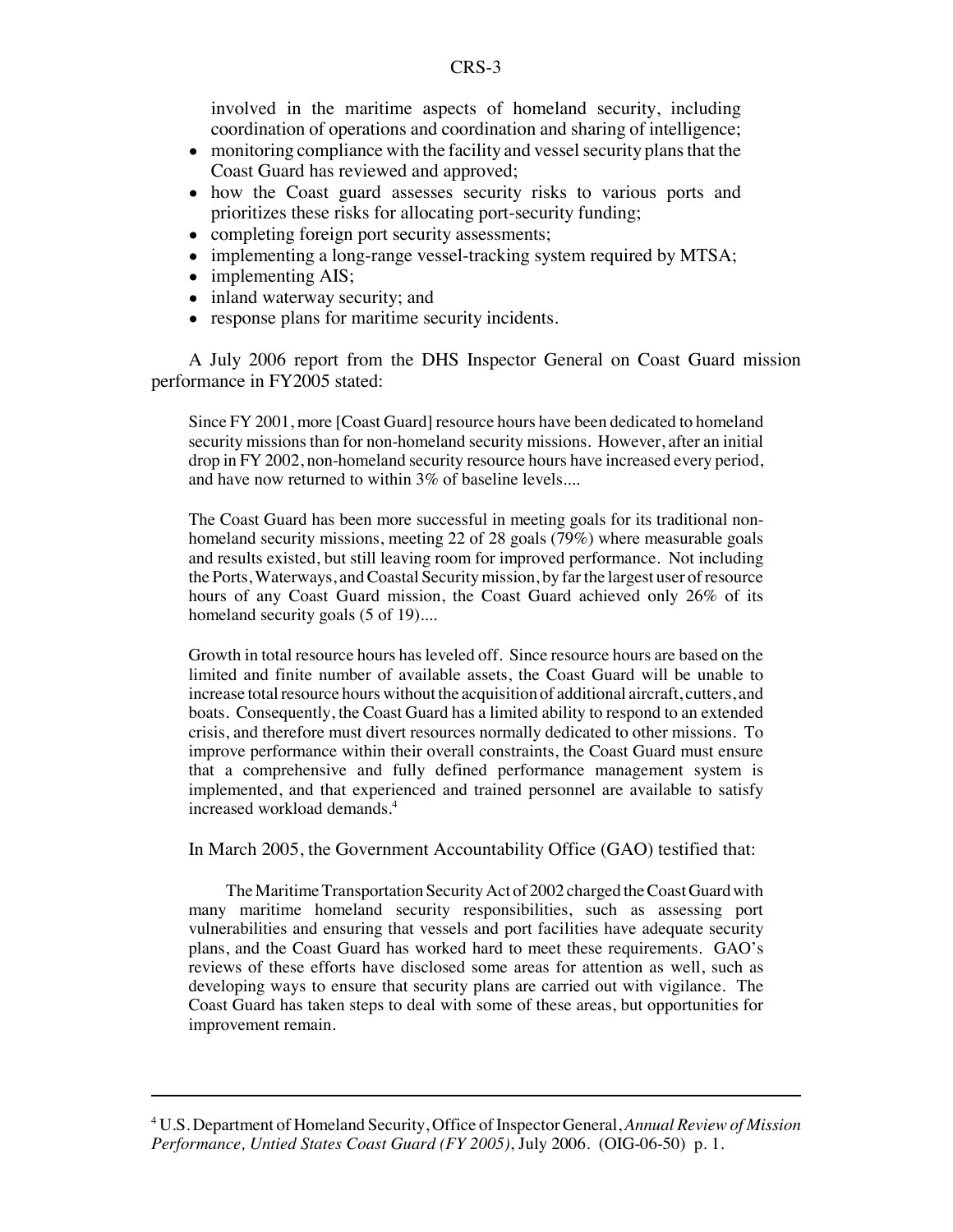The Coast Guard has three efforts under way that hold promise for enhancing mission performance but also merit ongoing attention. One is a new coastal communication system. The fiscal year 2006 budget request includes \$101 million to move the system forward. A successful system would help almost all Coast Guard missions, but to develop it the Coast Guard must build more than 300 towers along the nation's coasts, some of them in environmentally sensitive areas. The second effort involves restructuring the Coast Guard's field units — tying resources and command authority closer together. This effort represents a major organizational change, and as such, it may be challenging to implement successfully. The third effort, enhancing readiness at the Coast Guard's stations for search and rescue and other missions, remains a work in process.

The Deepwater program, which would receive \$966 million under the budget request, appears to merit the most ongoing attention. GAO reviews of this program have shown that the Coast Guard clearly needs new or upgraded assets, but the Coast Guard's contracting approach carries a number of inherent risks that, left unaddressed, could lead to spiraling costs and slipped schedules. The Coast Guard is taking some action in this regard, but GAO continues to regard this approach as carrying substantial risk. Some expansion of cost and slippage in schedule has already occurred.5

#### **Legislative Activity in 2006**

**H.R. 889 (Coast Guard and Maritime Transportation Act of 2006).** The **conference report** (H.Rept. 109-413) on H.R. 889 was filed on April 6, 2006. **Section 102** authorizes an active-duty end strength of 45,500 for the Coast Guard for FY2006. **Section 201** extends the Coast Guard's vessel and anchorage movement authority to U.S. territorial waters out to 12 nautical miles from shore. **Section 202** permits the Coast to provide technical assistance (including law enforcement and maritime safety and security training) to foreign navies, coast guards, and other maritime authorities. **Section 206** expands the Coast Guard's reserve recall authority. **Section 211** inserts a new phrase into 14 USC 3 so that it reads as follows (with the inserted phrase noted in italics): "Upon the declaration of war *if Congress so directs in the declaration* or when the President directs, the Coast Guard shall operate as a service in the Navy, and shall so continue until the President, by Executive order, transfers the Coast Guard back to the Department of Homeland Security." **Section 213** requires the Coast Guard to report on "opportunities for cost savings and operational efficiencies that can be achieved through and the feasibility of colocating Coast Guard assets and personnel at facilities of other armed forces throughout the United States."

**Section 305** amends 46 USC 70106 to permit Coast Guard maritime safety and security teams to be used for any Coast Guard mission. **Section 309** requires the Secretary of the department in which the Coast Guard is operating to establish a review process before administration law judges to consider an appeal of a denial of an application for a transportation security card. **Section 404** directs the Coast Guard to conduct a three-year pilot program for a long-range vessel tracking system, subject to the availability of appropriations. **Section 406** requires the Coast Guard to review and report

<sup>5</sup> Government Accountability Office, *COAST GUARD[:] Observations on Agency Priorities in Fiscal Year 2006 Budget Request*, GAO-05-364T, Mar. 17, 2005.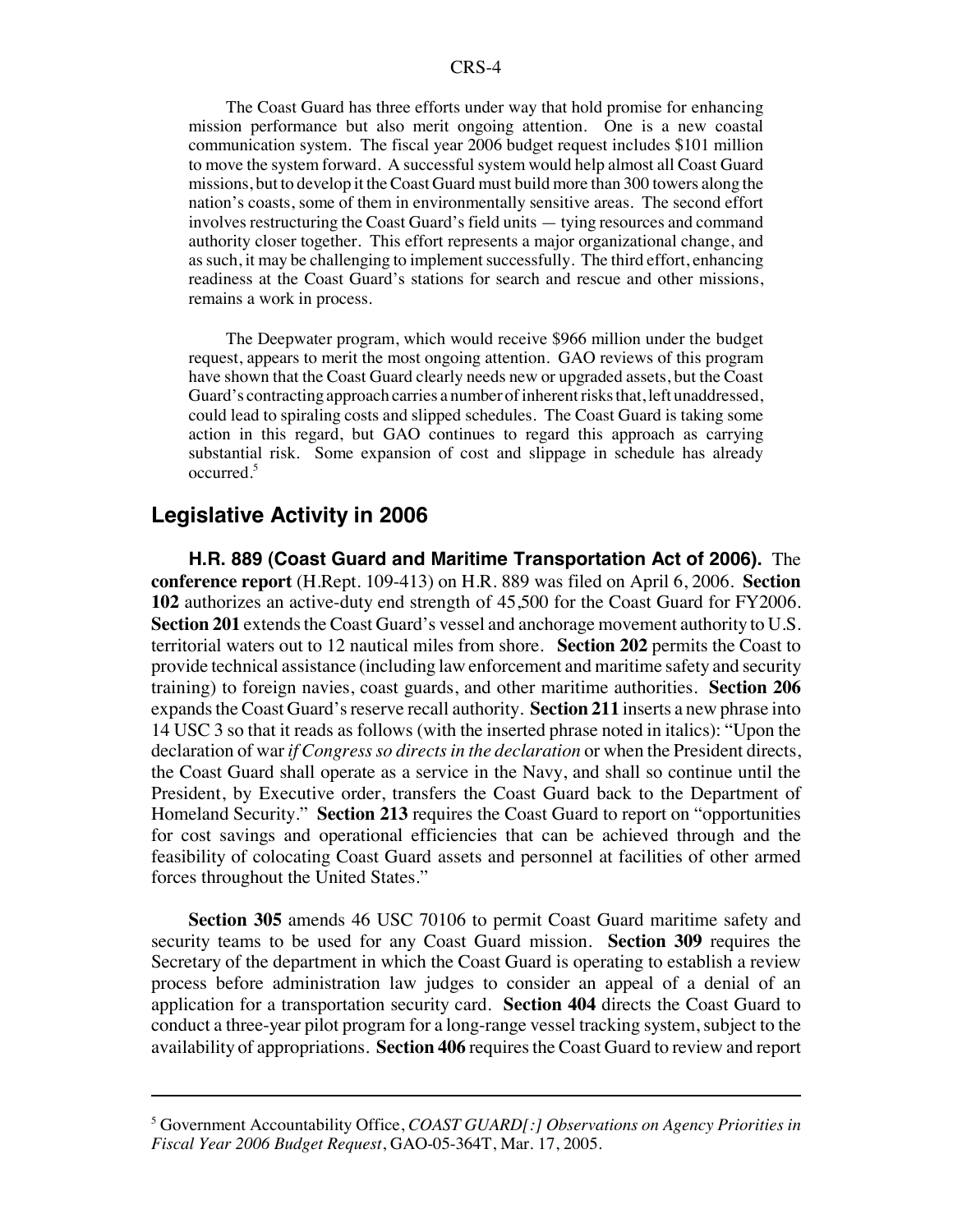on the adequacy of Coast Guard assets and facilities at certain locations for performing the Coast Guard's missions, and to review and report on the adequacy of Coast Guard end strength for performing the Coast Guard's missions. **Section 411** requires a report on the availability and effectiveness of software information technology systems for port security, the data evaluated by such systems, and the costs associated with implementing such technology at all Sector Command Centers, Joint Harbor Operations Centers, and strategic defense and energy dependent ports. **Section 419** authorizes a competitive grant to design, develop, and prototype a device that integrates a Class B Automatic Identification System (AIS) transponder with an Federal Communications Commission (FCC)-approved wireless maritime data device. The section also expresses the sense of the Senate that the FCC should quickly resolve the disposition of its rulemaking on the AIS and licensee use of AIS frequency bands.

**H.R. 5681 (Coast Guard Authorization Act of 2006).** As reported by the **House Transportation and Infrastructure Committee** (H.Rept. 109-614 of July 28, 2006), **Section 102** authorizes an active-duty end strength of 45,500 for the Coast Guard for FY2007. **Section 212** amends section 2 of title 14, United States Code, to direct the Coast Guard to enforce regulations ensuring the maritime safety of nuclear power facilities located adjacent to navigable waters of the United States not specifically delegated by law to some other executive department. H.Rept. 109-614 states:

Following the events of September 11th, the Coast Guard has been designated as the lead Federal agency with responsibilities for maritime homeland security. The Coast Guard has quickly incorporated these new missions with the Service's many traditional missions of search and rescue, illegal drug and migrant interdiction, icebreaking operations, oil spill response and prevention, maritime safety, marine environmental protection, and fisheries law enforcement. However, the addition of these new mission demands in combination with the Service's rapidly deteriorating fleet of vessels and aircraft is severely testing the Coast Guard's capabilities to carry out its many important missions....

The Committee will also continue to oversee the Coast Guard to ensure that the Service is achieving a balance between its traditional and homeland security missions.... It is imperative that the Service's non-homeland security functions remain priorities for the Coast Guard.... As a result of concerns that the service will not have the funding it needs for traditional missions, the Committee has placed a 'floor' on funding that will be used for marine safety programs and search and rescue.

The Committee continues to oppose the Administration's request to transfer a portion of the Coast Guard's Research, Development, Training and Evaluation ('RDT&E') funds from the Coast Guard budget to the Science and Technology Directorate of the Department of Homeland Security. The Administration proposed to fund the Coast Guard's Research and Development Center and the Service's non-homeland security research projects within the Service's budget; however, the funding for the Coast Guard's homeland security research programs has again been transferred to the Science and Technology Directorate with the Department of Homeland Security. Under Section 888 of the Homeland Security Act, the Coast Guard is to remain intact with all authorities, functions, and capabilities remaining under the authority of the Service. The Administration's proposal to remove RDT&E from the Coast Guard's control would violate Section 888. The Committee will continue to take steps to maintain the integrity of the Coast Guard as an independent entity within the Department.